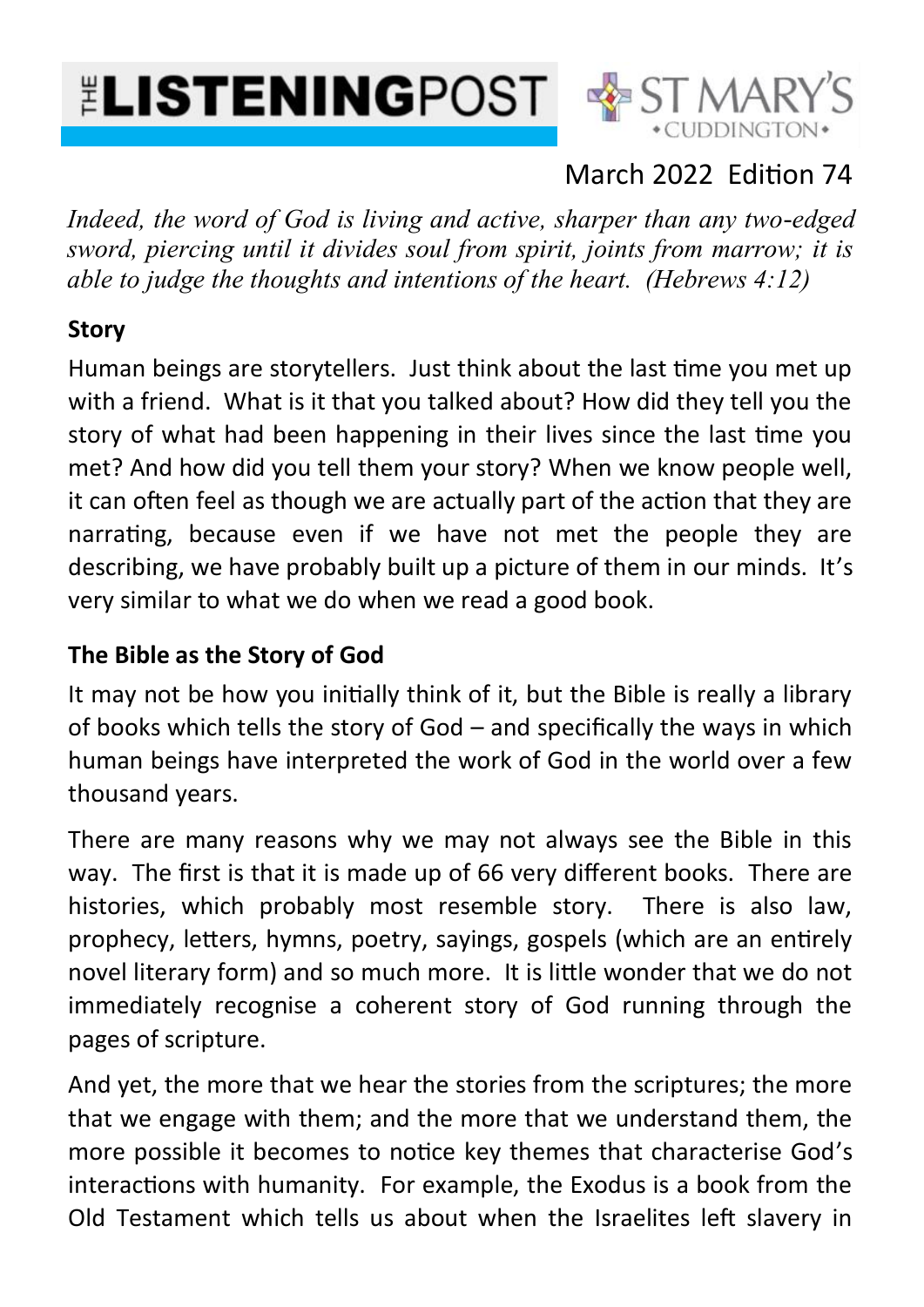Egypt, led by Moses. These experiences shaped the people of Israel and especially their understanding of God. Themes of exodus and exile are part of the story of God and humans. Other themes that we find throughout the scriptures include creation; judgement; deliverance; covenant; salvation; forgiveness; resurrection.

#### **Our own stories and the story of God**

As Christians, we regularly engage with stories from the scriptures, both in our own reading, and during Church services. As our faith develops and we spend time in prayer, we will often find ourselves seeking to understand better how God has been working – and continues to work – in our lives. As we do this, the stories of our own lives are seen in relationship with the bigger story of God. So, for example, we might understand the feast of the Epiphany differently when we have had a dramatic realisation or revelation in our own lives.

#### **Lent Course**

This year's Lent course aims to do two things. First, it will give us some time to look in more detail at the Bible. We will start from basics, looking at the different books, and the different types of literature. We will also explore a little of the history contained within the scriptures, and going on at the time they were written. Following an overview, we will dig a little deeper into first the Old Testament, and then the New Testament. Hopefully there will be time to look in some depth at particular books.

Of course we don't only read the scriptures for information, so there will also be an opportunity to engage a little more deeply in the process of storytelling, asking ourselves how the stories of the scriptures are told, and what they help us to understand about our own ongoing relationship with God.

The Lent course will be delivered over five weeks, with opportunities to attend during the day or in the evening. As usual, the same sessions will be delivered daytime and evening, so you can mix and match sessions according to your availability. While there will be ways in which sessions build on one another, each can also stand on its own, so there is no need to attend all sessions. You will be welcome whenever you can make it.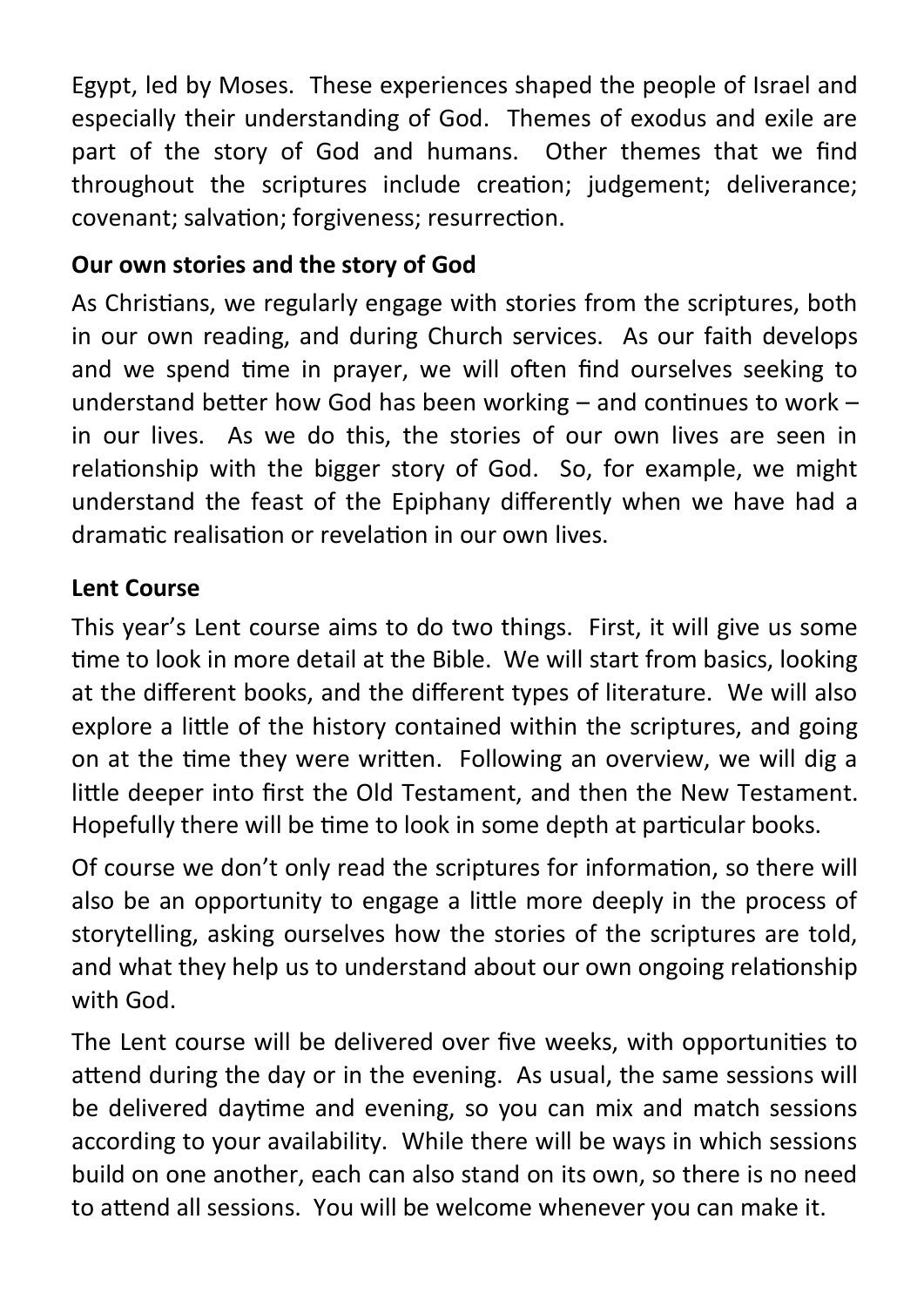# **Bible Bookcase**